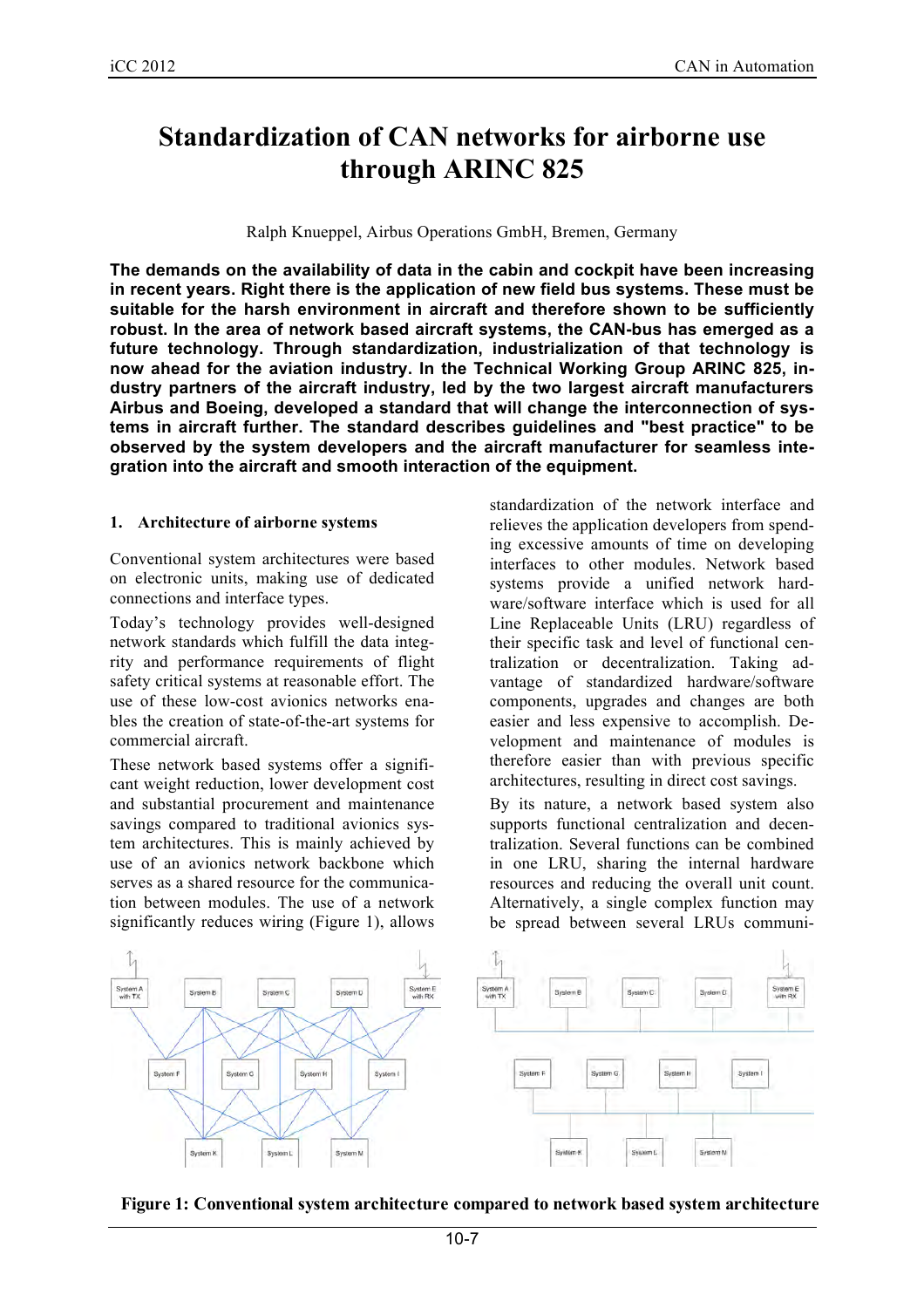

**Figure 2: Typical CAN installation in aircraft**

cating with each other. With new aircraft having more software-based functions, and computers becoming more powerful, adding new features or functions during the aircraft life cycle can be accomplished more easily. The flexibility of network based avionics also permits functions to be reconfigured on other modules, if the module that supported them is detected as being faulty, increasing the overall availability of the on board avionics. To support fault detection and isolation, dedicated network communication layer allows the control of built-in test functions and collection of the corresponding results for continuous integrity monitoring.

Another important aspect for avionic systems is interoperability. Equipment and systems exchange information and automatically interpret it meaningfully and accurately in order to produce useful results as specified. The effort to ensure interoperability increases with the number of interfaces necessary to exchange the information. For traditional avionics system architectures, interoperability has always been a challenge and often difficult to achieve. In network based systems, the number of interfaces may be substantially reduced by choosing the appropriate system architecture. Interoperability there is ensured by means of a network hardware interface specification and a common information exchange reference model covering standardized data formats and sign conventions.

## **2. Controller Area Network (CAN)**

A candidate for a network that combines adequate functionality and low cost due to high production volumes is the Controller Area Network (CAN), developed by Bosch as an automotive data bus in 1983 [1].

CAN offers significant advantages for reliable data communication in mission and safety critical applications making it attractive for aviation.





The following paragraphs describe the most prominent attributes of CAN, which were made part of ARINC 825 to meet the needs of aviation industry.

Installation of CAN in aircraft is easy and robust, which distinguishes it from other networks. Various bus interconnection methods like daisy-chaining or bundle splice are possible if properly done (see Figure 2). CAN may be used with shielded or unshielded cables and with a variety of connectors, including affordable Sub-D types.

With respect to the electrical properties of CAN, the data rate is a function of the network length as shown in Figure 3. For shorter bus lengths, the maximum data rate of 1Mbit/s can be used. The  $\pm$  2.5V differential transmission ensures a high common mode rejection and a high level of electromagnetic immunity (EMI).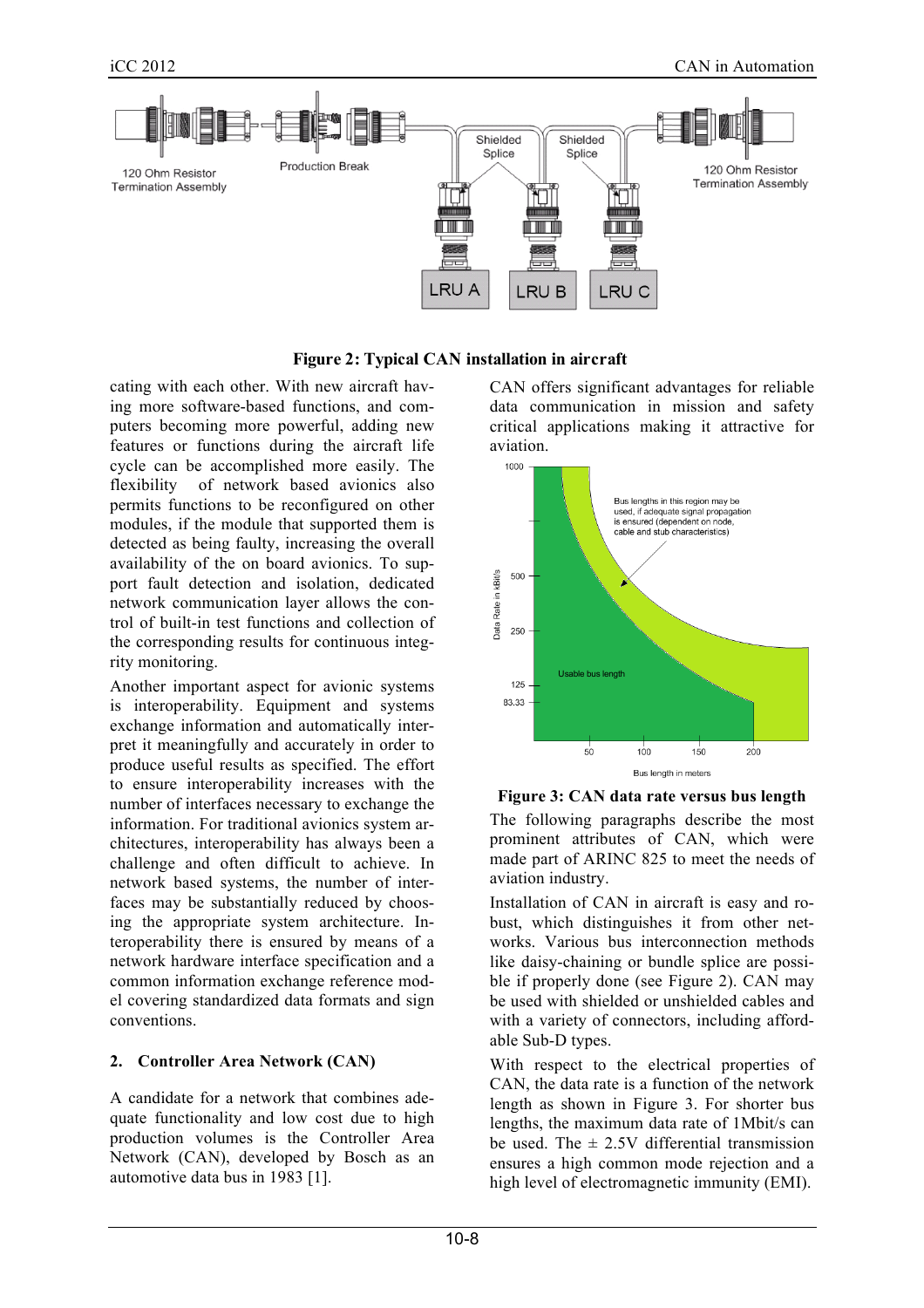The number of nodes that may be attached to a CAN network segment depends on the minimum load resistance a CAN bus transceiver is able to drive.

In aviation, the long life cycle and specific operating environment of avionics systems has to be considered. To ensure adequate performance margin over the design life cycle, a certain amount of "capability de-rating" is usually applied. Table  $1$  represents successful systems experience based on the typical aircraft operating environment.

| <b>CAN Data</b><br>Rate<br>(kBit/s) | <b>Number of CAN Nodes</b><br>(Typical Maximum) |
|-------------------------------------|-------------------------------------------------|
| 1000                                | 30                                              |
| 500                                 | 35                                              |
| 250                                 | 40                                              |
| 125                                 | 50                                              |
| 83.33                               | 60                                              |

#### **Table 1: Relation of maximum number of CAN nodes and data rate**

CAN is a broadcast bus using an objectoriented approach for data transmission. CAN data frames (see Figure 4) have a payload size between zero and eight bytes and are preceded by a CAN Identifier. This CAN identifier serves a dual purpose:

First, it determines the priority of the data frame transmitted by the identifier, where the identifier with the lowest numerical value receives the highest priority. The priority has a direct impact on the order of transmitted messages, in case where several modules are attempting to transmit on the bus at the same time.

Second, the CAN identifier uniquely identifies the data frame so the data payload can be processed correctly in the receiving nodes. CAN supports two versions of identifiers with different lengths (11 bit and 29 bit), referred to as "standard" and "extended" identifiers. Both types may coexist on the same bus and do not interfere with each other (ARINC 825 exclusively uses the 29 bit identifier because of the bigger address space).

CAN uses a sophisticated error detection and handling protocol, consisting of a 15-bit Cyclic Redundancy Check (CRC), frame structure, data acknowledge checking and bus signal monitoring. Any node on the network which detects an error during data transmission or reception immediately sends an error flag. This error flag destroys the current (faulty) message and causes the transmitting station to abort the transmission. All nodes then disregard the current message and check to see if they were the cause of the error.

A node that identifies itself as the cause of the error increments an internal error counter; A node who's internal error counter has exceeded the limit withdraws from the bus and does not participate in further bus activities until reattached by software. These measures minimize the risk for a single node taking down the entire bus. The CAN error detection and handling mechanisms provide an extremely low probability of undetected CAN bus data corruption  $($   $\sim 4.7*10^{-11}$  per message transmission according to Bosch literature).

### **3. The ARINC 825 Standard**

With an increasing number of CAN networks in avionics, a standard interface was required to foster interoperability and reusability of modules and systems. The ARINC 825 Technical Working Group developed an industry standard that will change the interconnection of systems in aircraft further [2]. The first ARINC 825 specification was published in November 2007. Supplement 2 was published in May 2011.

The standard describes the necessary precautions to be observed by the developers of the



**Figure 4: CAN data frame structure**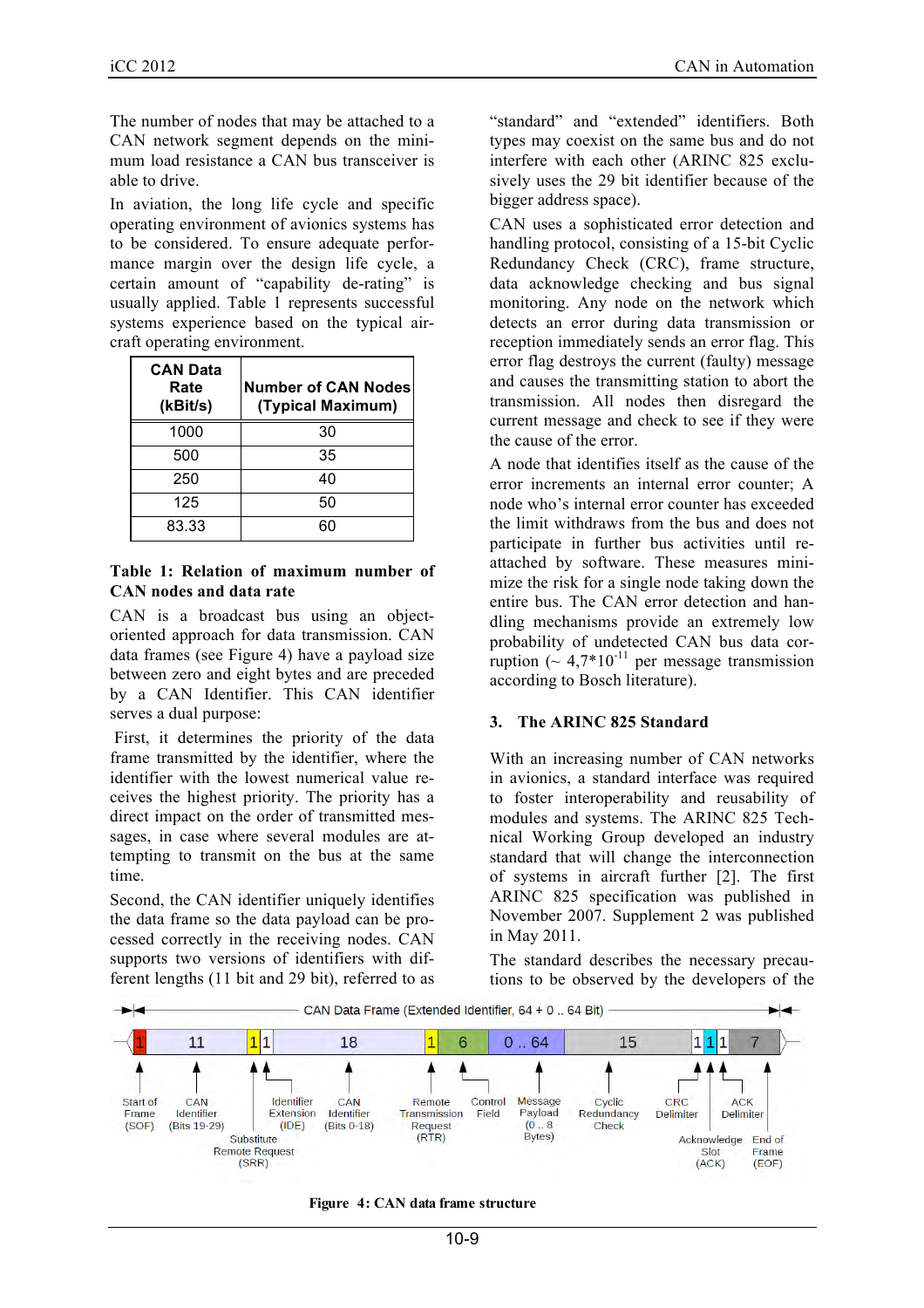system as well as by the aircraft manufacturer for the integration into the aircraft. In addition, the ARINC 825 standard describes in many places "best practice" that simplifies the smooth interaction of equipment.

Further ARINC specifications are based completely on ARINC 825 or use significant parts, like ARINC 826 (software dataload) and ARINC 812 (Galley Insert Communication).

Flight safety or mission critical systems are required to demonstrate predictability under all conditions. ARINC 825 therefore has the following features:

- **Democratic Network:** No master/slave relationship is required for normal operation. Every node on the bus has the same rights for participation in the bus traffic.
- **Identifier Assignment:** ARINC 825 offers an identifier structure which accommodates predefined Logical Communcation Channels (LCC), Function Identifiers (FID), Data Object Codes (DOC) and other fields for node addressing and data flow control
- **Emergency Event Signaling Mechanism:** Information about failures detected by built-in-test functions is transmitted by the affected node.
- **Node Service Mechanism:** Addressing of specific nodes for integrity monitoring, data download, time synchronization or interrogation using connection-oriented and connectionless services is supported.
- **Openness to Extensions:** All definitions are extendable to provide flexibility for future enhancements and requirements of specific applications.
- **Free Availability:** No royalties apply for use of ARINC 825

CAN is a multi-drop network using broadcast communication, also referred to as anyone-tomany (ATM). The advantage of ATM communication is that it creates inherent data consistency between all nodes in the network as they all participate to the network health. Both periodic and aperiodic data transmission during normal operation is possible. The shortcoming of CAN is that there is no inherent peer-to-peer (PTP) communication mechanism which means that CAN nodes cannot be addressed individually without further protocol enhancements. ARINC 825 provides these enhancements.



## **Figure 5: PTP and ATM Identifier structure**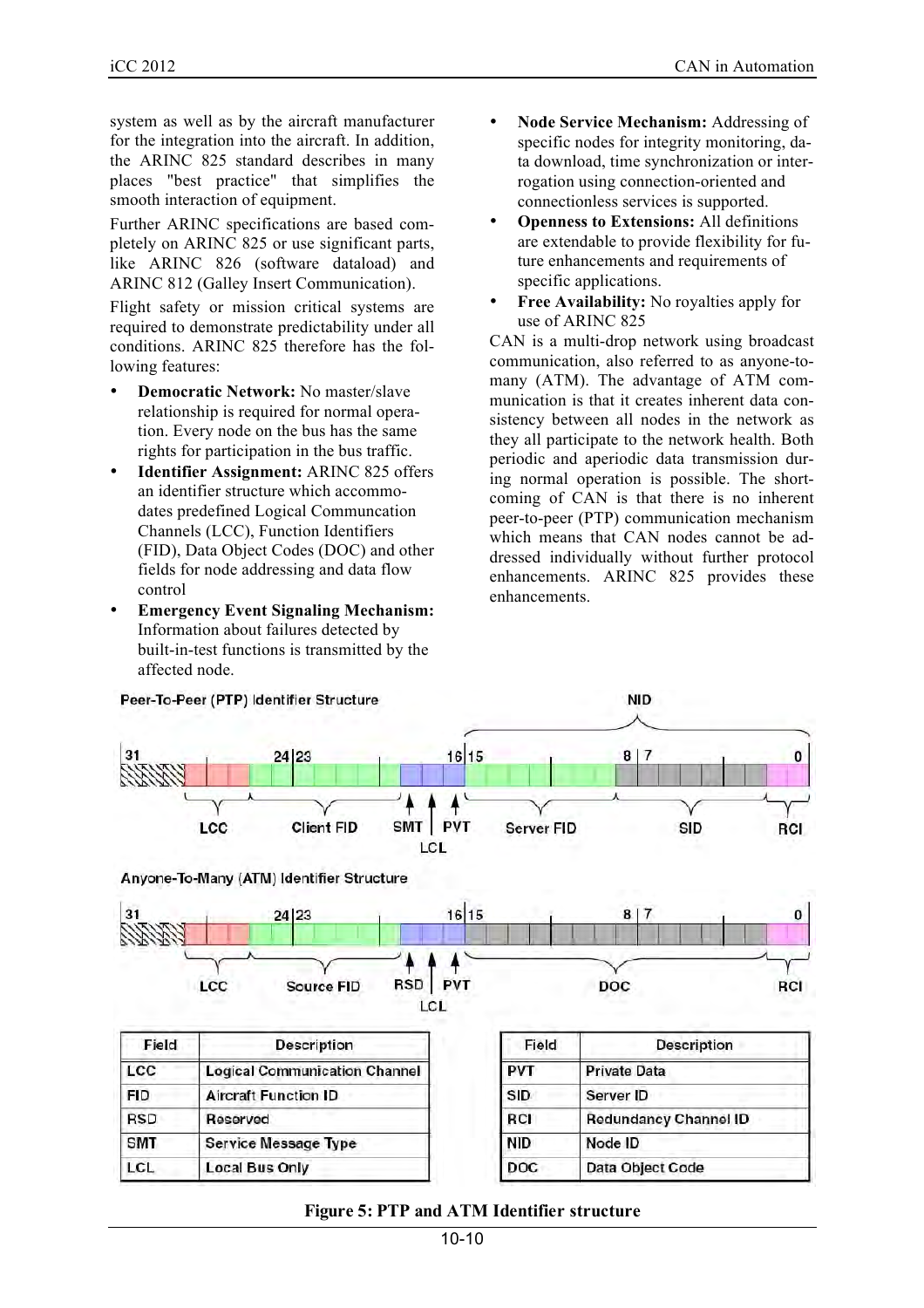| Channel<br>Number | Channel<br>Acronym | Communication<br>Type | Description                             | LCC<br><b>Bits</b> | Message<br>Priority |
|-------------------|--------------------|-----------------------|-----------------------------------------|--------------------|---------------------|
| $\Omega$          | <b>EEC</b>         | <b>ATM</b>            | <b>Exception Event Channel</b>          | 000                | Highest             |
|                   |                    |                       | Reserved                                | 001                |                     |
| $\overline{2}$    | <b>NOC</b>         | <b>ATM</b>            | <b>Normal Operation Channel</b>         | 010                |                     |
| 3                 |                    |                       | Reserved                                | 011                |                     |
|                   | <b>NSC</b>         | <b>PTP</b>            | Node Service Channel                    | 100                |                     |
|                   | <b>UDC</b>         | <b>ATM/PTP</b>        | <b>User-defined Channel</b>             | 101                |                     |
| 6                 | <b>TMC</b>         | <b>PTP</b>            | <b>Test and Maintenance Channel</b>     | 110                |                     |
|                   | <b>FMC</b>         | <b>ATM/PTP</b>        | <b>CAN Base Frame Migration Channel</b> | 111                | Lowest              |

|  | <b>Table 2: Logical communication channels</b> |  |
|--|------------------------------------------------|--|
|  |                                                |  |

ATM communication avoids overhead and makes effective use of available bandwidth. Nevertheless, to relieve receiving nodes from the task of processing data that they do not need, hardware acceptance filtering within the CAN controller may be used to block incoming messages not referenced by the affected node from being passed upward into layers implemented in software, thereby saving precious CPU time.

PTP communication allows client/server type interactions between all nodes in the network and is necessary to request certain actions from a specific node. The idea behind this concept is that any node in the network may be a client for one task and a server for another task at the same time. By this concept, functions may be distributed over the network, unleashing the real power of distributed systems. PTP communication distinguishes between connectionless (no response transmitted) and connectionoriented (handshake type) communication, similar to UDP/IP and TCP/IP with Ethernet.

Using both ATM and PTP communications at the same time requires multiple network layers supporting different functions while isolating them from each other. In order to provide these multiple network layers, the three most significant bits of the extended (29 Bit) CAN identifier are used to specify the ARINC 825 Logical Communication Channels (LCC) (Figure 5). By utilizing user-defined LCCs, the system designer is given a high level of freedom to make use of the network according to the designer's needs (Table 2).

The CAN identifier bit range assigned to LCCs has an impact on message prioritization and bus arbitration. Consequently, the communication channels are prioritized according to their importance.

A predefined identifier distribution list makes sure that all aircraft functions are tagged unambiguously.

The standard calls these predefined parameters Function Identifier (FID) as in Table 3.

| <b>FID</b>     | <b>Function</b>                         |  |
|----------------|-----------------------------------------|--|
| 0              | Multicast Function Code                 |  |
| 1              | Reserved for Future Growth              |  |
| $\overline{4}$ | <b>Flight State</b>                     |  |
| 5              | Reserved for System Integrator          |  |
| 10             | <b>Flight Controls</b>                  |  |
| 17             | <b>Fire Protection</b>                  |  |
|                |                                         |  |
|                |                                         |  |
| 102            | Central Maintenance System              |  |
| 103            | Cargo and Accessory Compartments        |  |
|                |                                         |  |
| 123            | Galley Inserts (ARINC 812)              |  |
| 124            | <b>Reserved for Future Growth</b>       |  |
| 125            | Periodic Health Status Message (PHSM)   |  |
| 126            | Reserved for ARINC 826 Target           |  |
| 127            | <b>Temporary Test &amp; Maintenance</b> |  |

#### **Table 3: Function Code List**

Equipment Type Descriptions can be found in Air Transport Association Specification 2200 "Information Standards for Aviation Maintenance Specification" (so-called ATA chapters).

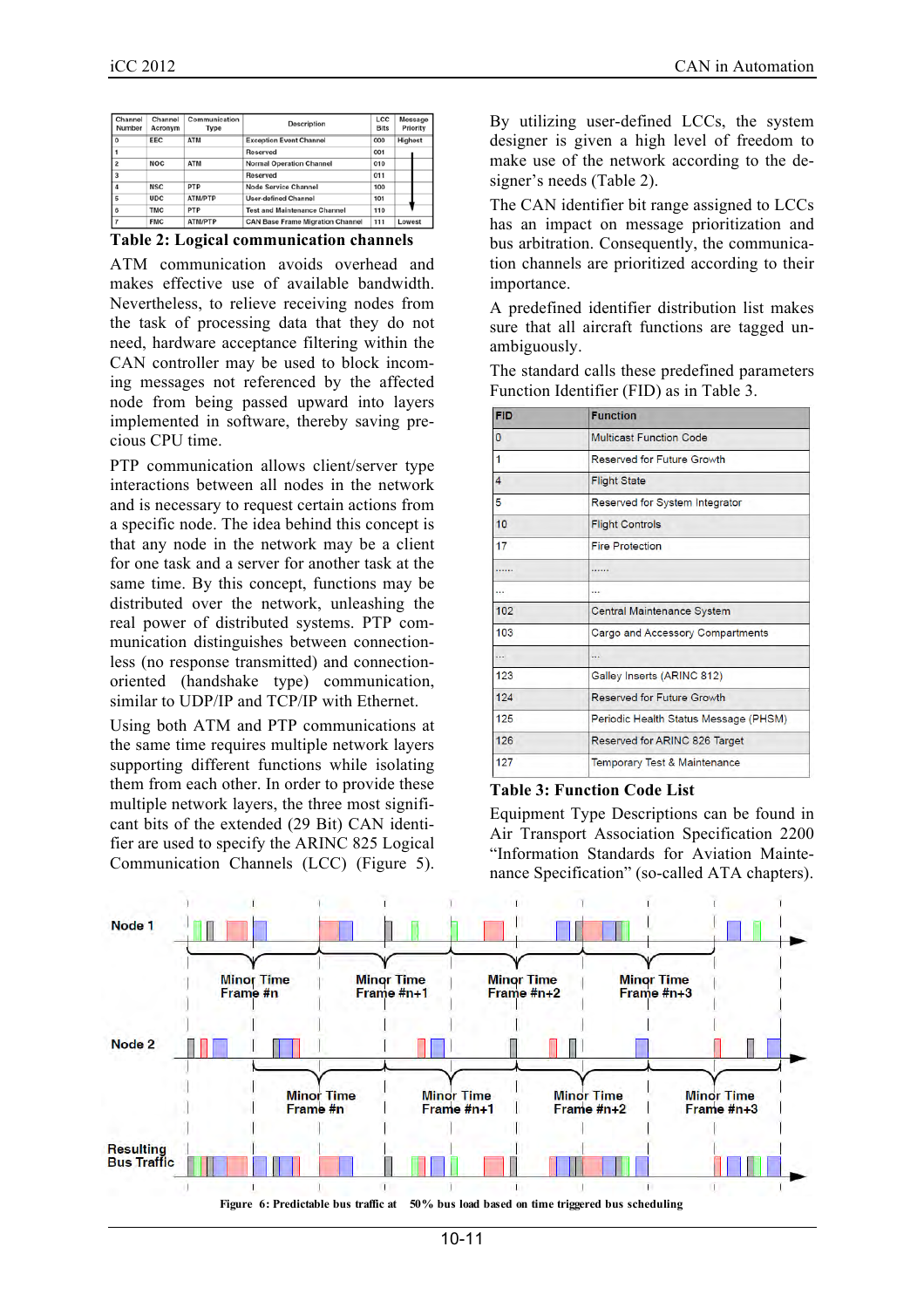ARINC 825 ensures interoperability through well-defined data formats and sign conventions known to all nodes in the network in order to interpret received data correctly and transmit properly calculated and formatted data. Consequently, the ARINC 825 standard defines data types, sign conventions and engineering units. The data formats are predefined in a Unit Type List.

The complete set of parameters, which was defined application specific by the system designer is summarized in a so called "Profile".

As the majority of the embedded systems use processors with Big Endian CPU architectures, ARINC 825 uses Big Endian representation exclusively. According to the Big Endian definition, the most significant bit (MSB) of any datum is arranged leftmost and transmitted first.

An essential characteristic of all systems critical to flight safety is that their behavior can be precisely defined, analyzed and tested to meet formal certification requirements. This characteristic is often misinterpreted as microsecondlevel timing "determinism" but is in fact predictability. The degree of precision required for timing is specific to each application and has to be quantified by system analysis. The ultimate target to be reached, however, is that it can be demonstrated to certification authorities that a safety critical system based on ARINC 825 behaves predictably under all circumstances. Nodes transmitting high priority messages at a high rate can potentially consume an excessive amount of bandwidth, block out other nodes too often and cause unpredictable transmission delays. Such a scenario would also generate substantial jitter in the data transmission and must be entirely avoided. A suitable bandwidth management concept on the system level is therefore always necessary to ensure that the bus load is within certain limits and evenly balanced over time.

Using ARINC 825, the required predictability can be achieved. ARINC 825 sets forth a concept of managing the available bandwidth for one-to-many and peer-to-peer communication called "time triggered bus scheduling". This concept is based on a limitation on the number of CAN messages that any node in the network may transmit within a "minor time frame" so that no single message is delayed beyond a tolerable limit.

The minor time frame is defined during the initial system design. The maximum number of messages transmitted within one minor time frame may differ from node to node and contain growth potential if granted by system design. The concept takes advantage of the fact that not all messages in a given system have to be transmitted at the rate defined by the minor time frame interval. Specifying multiples of the minor time frame transmission interval and associated "transmission slots" accommodates a substantially larger number of parameters to be transmitted in time.

| Transmission<br><b>Slot Group</b> | <b>Transmission</b><br><b>Interval</b> | <b>Maximum Number</b><br>of Parameters per<br><b>Transmission Slot</b> | <b>Number of</b><br><b>Transmission Slots</b><br>(equalling 100% bus<br>load) |
|-----------------------------------|----------------------------------------|------------------------------------------------------------------------|-------------------------------------------------------------------------------|
|                                   | 15ms                                   |                                                                        |                                                                               |
| А                                 | (66.6Hz)                               |                                                                        | 100                                                                           |
|                                   | 30 <sub>ms</sub>                       |                                                                        |                                                                               |
| B                                 | (33.3Hz)                               | 2                                                                      | 200                                                                           |
|                                   | 60ms                                   |                                                                        |                                                                               |
| c                                 | (16.6Hz)                               | 4                                                                      | 400                                                                           |
|                                   | 120ms                                  |                                                                        |                                                                               |
| D                                 | (8.3Hz)                                | 8                                                                      | 800                                                                           |
|                                   | 240ms                                  |                                                                        |                                                                               |
| E                                 | (4.2Hz)                                | 16                                                                     | 1600                                                                          |
|                                   | 480ms                                  |                                                                        |                                                                               |
| F                                 | (2.1Hz)                                | 32                                                                     | 3200                                                                          |
|                                   | 1000ms                                 |                                                                        |                                                                               |
| G                                 | (1.0 Hz)                               | 66.6                                                                   | 6666                                                                          |

#### **Table 4: Relation of multiples of minor time frames and transmission slots**

The corresponding relationship, based on a typical ARINC 825 network with 1Mbit/s data rate and standard CAN identifiers is shown in Table 4. If all ARINC 825 messages in the network use the maximum payload of 8 bytes (worst-case assumption), the length of each message is  $64bits + 64bits = 128bits$ . To compute the maximum bus capacity, the inter frame space (3bits) and an average number of 19 stuff bits must be added, resulting in a total data frame length of  $128bits + 3bits + 19bits =$ 150bits (see also Figure 4). At 1Mbit/s data rate, such a message takes 150µs to transmit. The bus capacity for this example is therefore 6.666 messages per second which means that either 100 parameters transmitted every 15ms or 6.666 parameters transmitted once a second would generate 100% bus load. In reality, a combination of parameters in the various transmission slot groups from Table 4 will be used.

Every node in the network must adhere to its transmission schedule at all times when generating network traffic. However it is neither required nor prohibited that nodes in the network synchronize to other nodes concerning their message transmission order or transmission times. The time triggered bus scheduling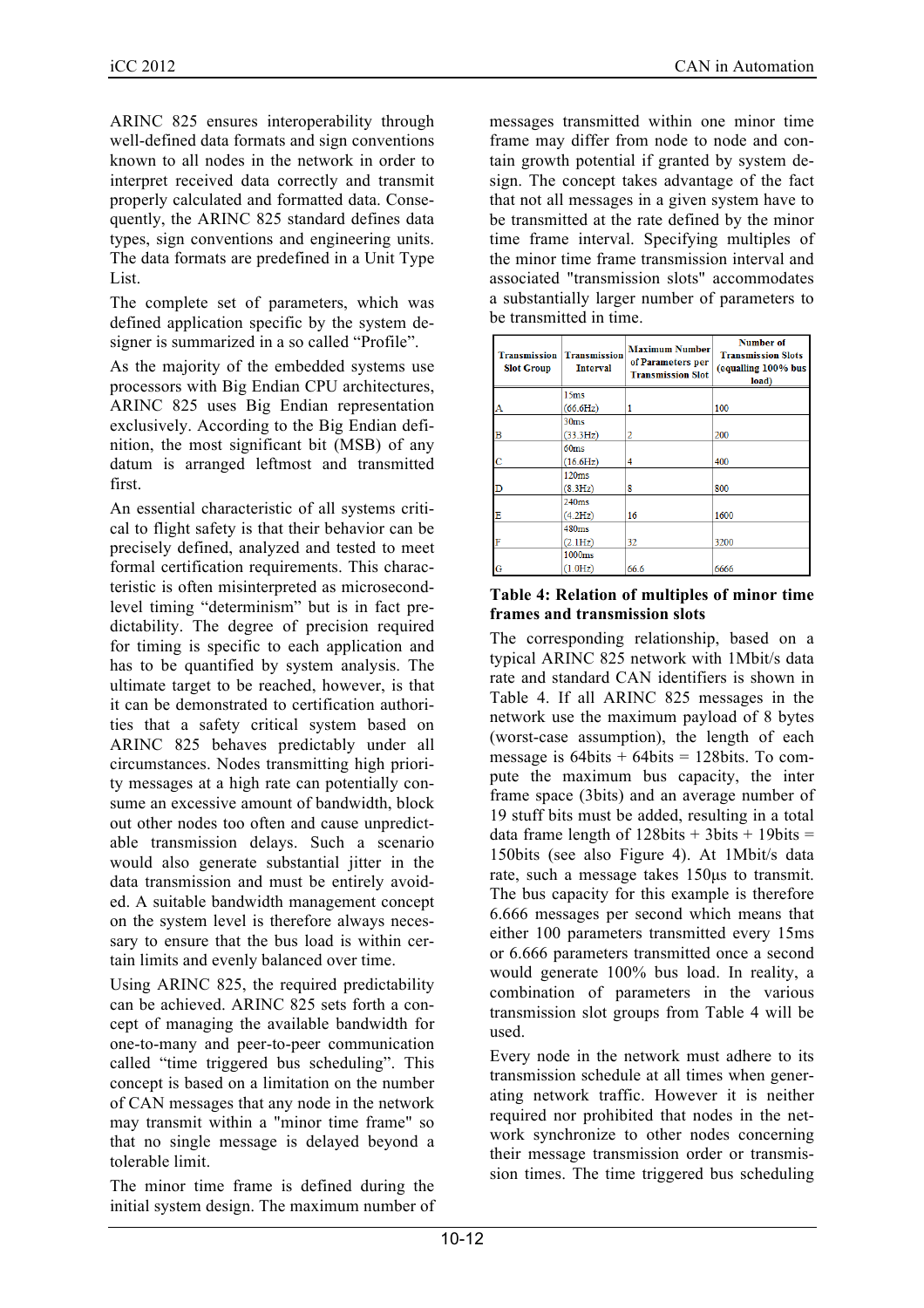concept is one method to make ARINC 825 networks behave predictable.

Error situations may lead to non-predictable behavior if the bandwidth is consumed by error frames resulting from faults of the network or the nodes attached to it. Therefore, it is recommended to limit the bandwidth usage to 50% of the maximum bandwidth limiting the potential for unpredictability. While the time triggered bus scheduling concept requires margins and does not optimize network bandwidth usage, it provides a safe and straightforward approach to build certifiable (predictable) systems. Figure 6 shows the transmission schedule example of an ARINC 825 network with two nodes transmitting their messages asynchronously, in alternating order and at random times within their minor time frames (worst case scenario). This example utilizes 50% of the maximum bandwidth.

# **4. Timing Model**

The ARINC 825 standard introduces a timing model underlining its importance for busload considerations by the system designer. Tools applying such model were still under development while ARINC 825 was written. The available tools did not reflect the required limiting factors. Future investigations are necessary in order to ease the design process.

## **5. Application Example: Smoke Detection System**

The system architecture of the Airbus A318 Smoke Detection System differed significantly from former developments. Airbus selected CAN as system bus (Figure 7).

The concept later was reused and adapted for the Airbus A380 [3]. The design-principles of airborne systems using CAN were elaborated at that time, i.e. the electrical harness was designed respecting the known limits of signal propagation in the aircraft environment (see Figures 2 and 3).

The communication protocol was defined including the principles of message prioritization and parameter oriented data exchange.



**Figure 7: Smoke Detection System using an open standard CAN bus to interface detectors**

The system prove its robustness during lab tests and through in-service-experience with several thousand flight hours.

The experience gained during this development was valuable for system development on the Airbus A350 and was also used as input for the ARINC 825 standard.

## **6. Conclusion**

Driven by the large aircraft manufacturers, reliable avionics networks like CAN are widely used on all new commercial airliners today. A fast growing number of business and commuter airplanes also make use of this technology.

CAN has proven to be robust enough for the harsh environment in aircraft.

Industrialization of systems based on avionics networks is fostered by the ARINC 825 standard. Using this standard, designers can specify open systems that can easily be monitored, repaired, or augmented unlike proprietary systems linked to a single manufacturer. Together with the fast evolving computer technology, this enables definition of new architectures for avionic systems.

Application of ARINC 825 reduces wiring and connection panel complexity and thereby offers significant weight and cost benefits.

Manufacturers can use the ARINC 825 to leverage third party sensors and actuators into their own system using standard ARINC 825 identifiers.